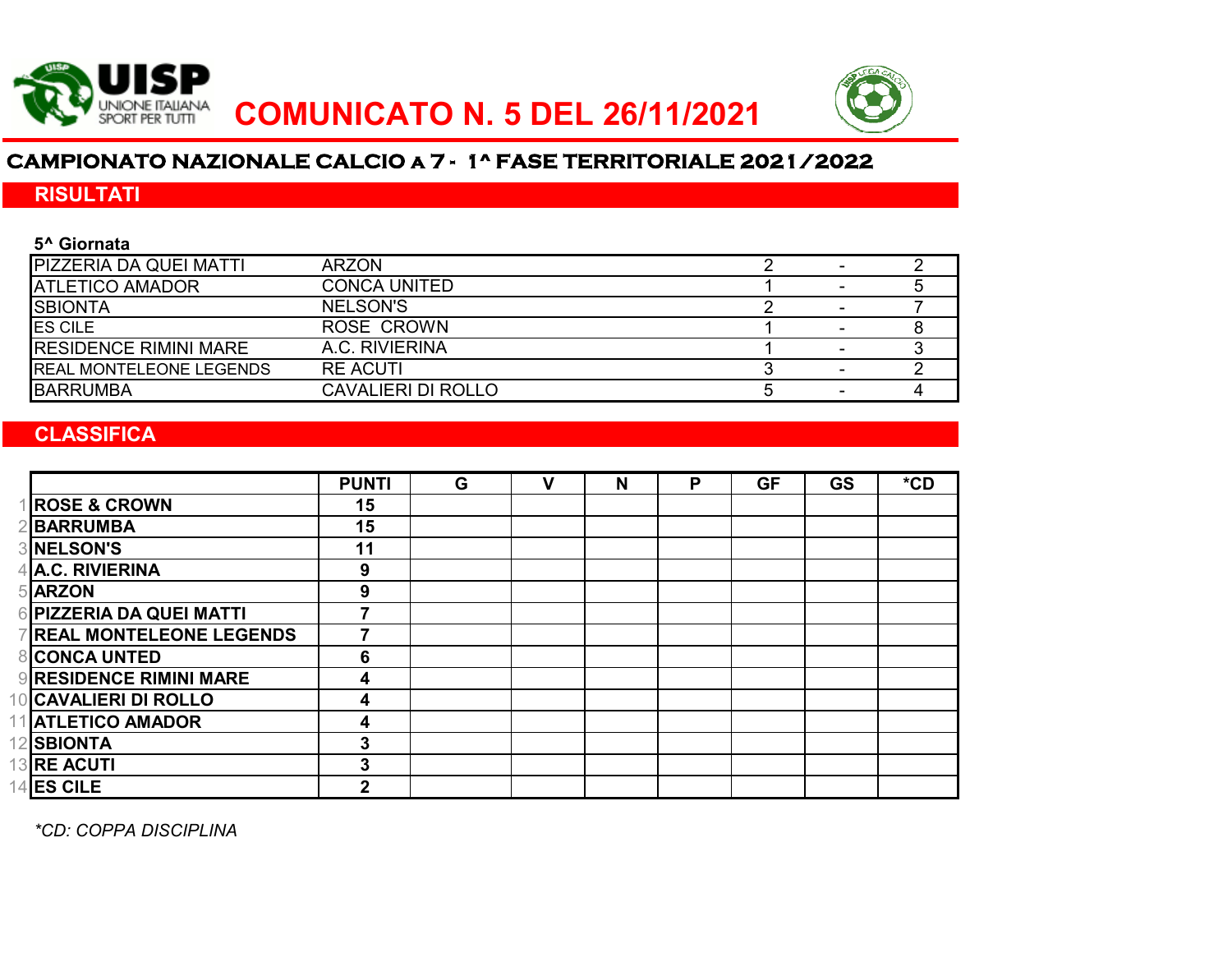#### **PROSSIMO TURNO**

#### **6^ Giornata**

| <b>IRESIDENCE RIMINI MARE</b>  | <b>CONCA UNITED</b>       | <b>MAR</b> | 30-Nov | 21:00 | <b>MISANO</b> |
|--------------------------------|---------------------------|------------|--------|-------|---------------|
| <b>PIZZERIA DA QUEI MATTI</b>  | A.C. RIVIERINA            | <b>MAR</b> | 30-Nov | 22:00 | <b>MISANO</b> |
| <b>INELSON'S</b>               | ARZON                     | <b>MAR</b> | 30-Nov | 21:30 | <b>STELLA</b> |
| <b>SBIONTA</b>                 | <b>CAVALIERI DI ROLLO</b> | <b>MER</b> | 1-Dec  | 20:30 | <b>STELLA</b> |
| <b>REAL MONTELEONE LEGENDS</b> | <b>ROSE &amp; CROWN</b>   | <b>MER</b> | 1-Dec  | 21:30 | <b>STELLA</b> |
| <b>ES CILE</b>                 | <b>ATLETICO AMADOR</b>    | <b>GIO</b> | 2-Dec  | 20:00 | <b>STELLA</b> |
| <b>BARRUMBA</b>                | <b>RE ACUTI</b>           | <b>GIO</b> | 2-Dec  | 21:00 | <b>STELLA</b> |

# **PROVVEDIMENTI DISCIPLINARI**

**AMMONIZIONI:** AMATI ANDREA (ATLETICO AMADOR) BIANCHINI GIUSEPPE (RESIDENCE RIMINI MARE) D'ANGELO PIETRO (SBIONTA) DOLCI NICOLO' (ARZON) ASA SADIK (ARZON) COZZOLINO JVAN (PIZZERIA DA QUEI MATTI) PAZZINI LUCA (ES CILE) SANNINO DANILO (RESIDENCE RIMINI MARE)

#### **DIFFIDE:**

**raggiunta seconda/quinta ammonizione** TACCHI FILIPPO (PIZZERIA DA QUEI MATTI) MONALDINI JACOPO (PIZZERIA DA QUEI MATTI) ASA VALON (ARZON) BINOTTI THOMAS (PIZZERIA DA QUEI MATTI)

## **SQUALIFICHE:**

BARTORELLI ALESSANDRO (PIZZERIA DA QUEI MATTI) **4 GIORNATE** ASA SAKIK (ARZON) **2 GIORNATE** ASAN VALON (ARZON) **2 GIORNATE**